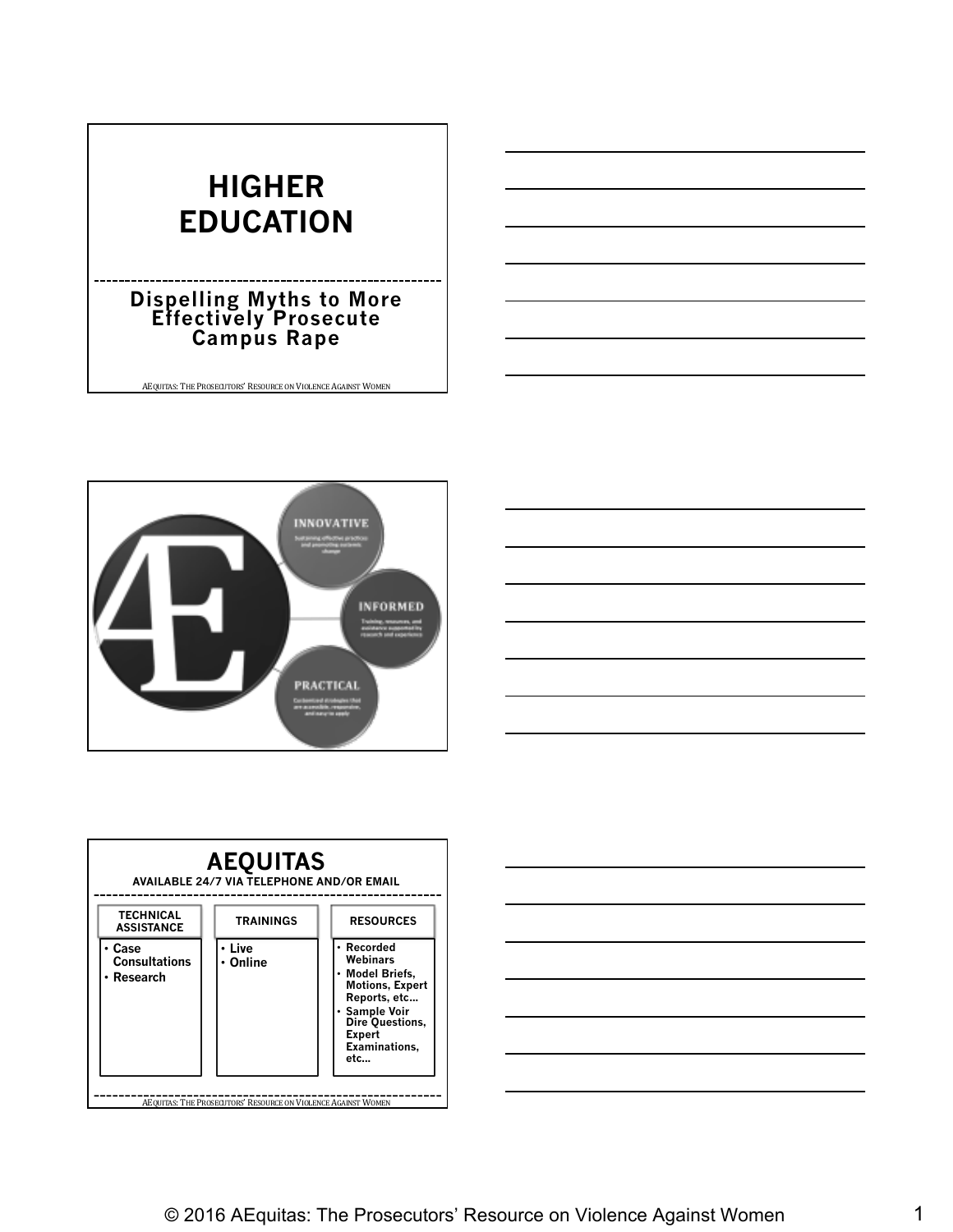## **SUPPORT**

This project was supported by Grant No. 2009-TA-AX-K024 awardéd by<br>the U.S. Department of Justice, Office on Violence Against Women (OVW). The opinions, findings,<br>conclusions, and recommendations expressed in this presentation are those of the author(s) and do not necessarily reflect the views of OVW.

AEQUITAS: THE PROSECUTORS' RESOURCE ON VIOLENCE AGAINST WOMEN

**FAIR USE**

This presentation includes the creative work of others. This property is being used by permission or under claim of "fair use" (17 USC § 107). This presentation was created pursuant to fair use guidelines, and further use or distribution is prohibited.

**AEQUITAS:** THE PROSECUTORS' RESOURCE ON VIOLENCE AGAINST WOM

## **OBJECTIVES**

◉ Identify predatory behavior and other characteristics of sex offenders.

- ◉Confront realities of sexual assault and the traumatic effects of offender's criminal acts.
- ◉ Identify specific challenges that exist where sexual assaults occur on college campuses or involve college students.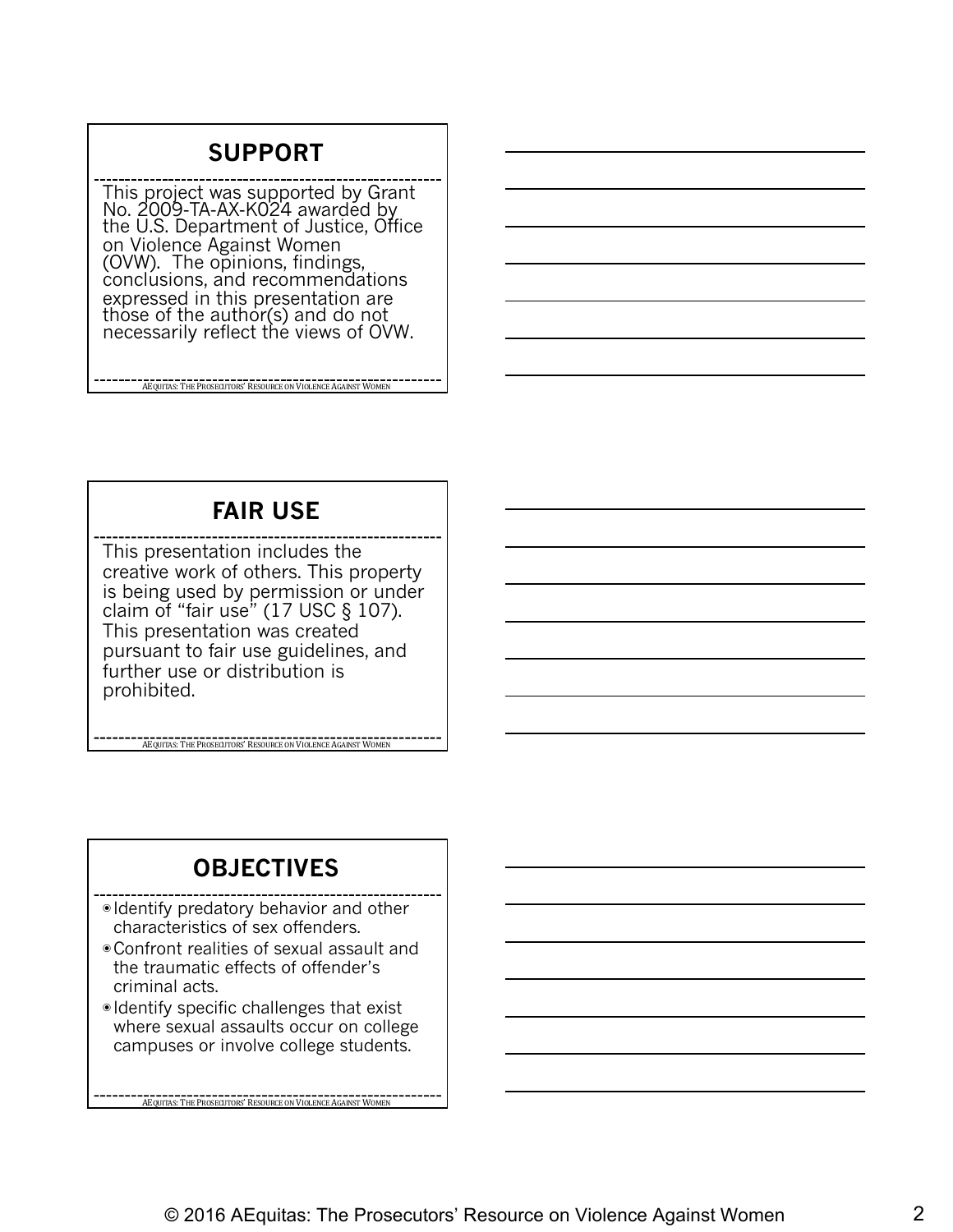



### **VICTIM-CENTERED**

- ◉Victim/survivors are central to the criminal justice system
- ◉Consideration of the victim's safety, privacy, and well-being must be paramount throughout the process

**AEQUITAS:** THE PROSECUTORS' RESOURCE ON VIOLENCE AGAINST WOMEN

◉Ensure access to services and information



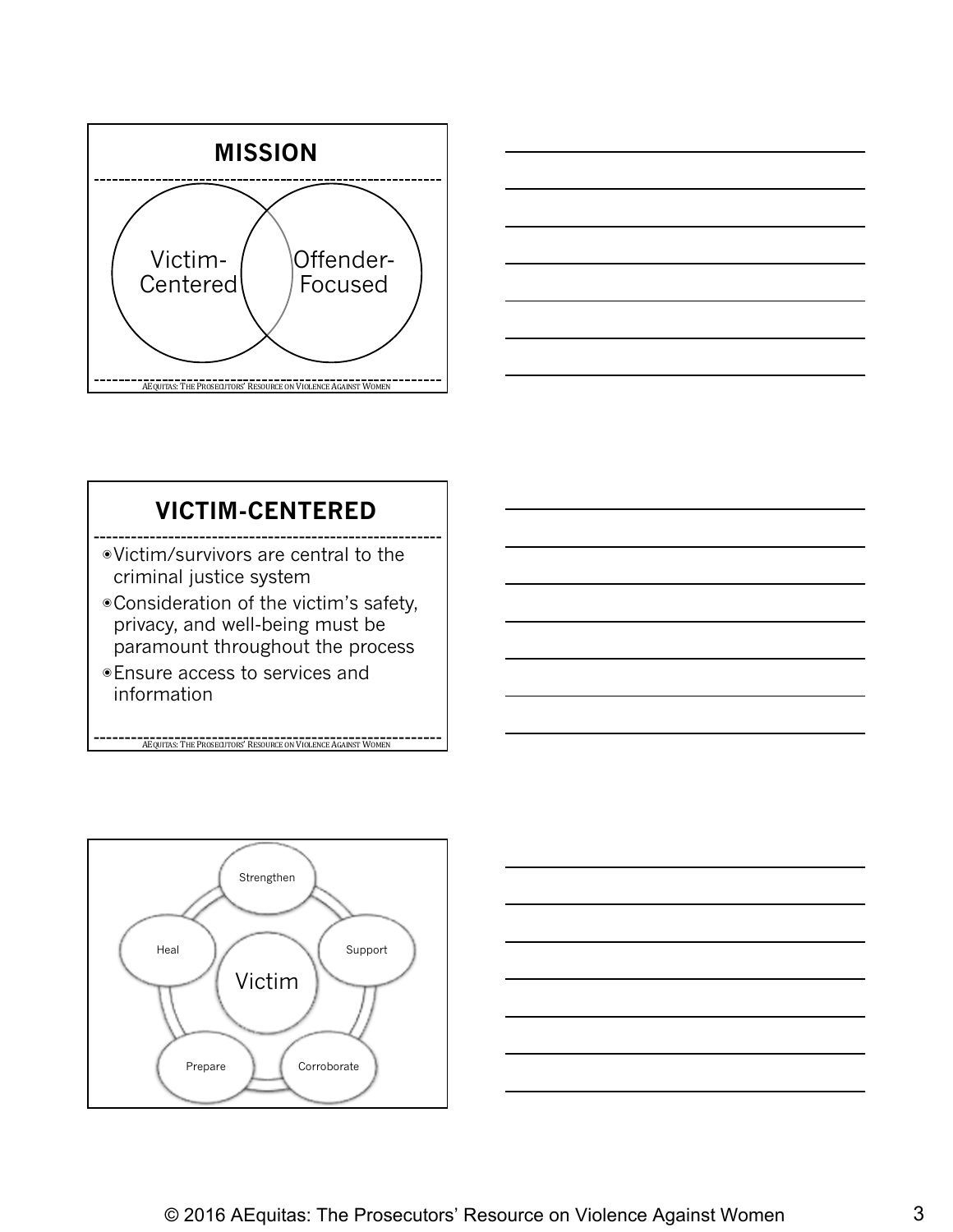# **OFFENDER-FOCUSED**

- ◉Keep the focus on the actions, behaviors, characteristics, and intent of the offender
- ◉Offenders target victims whom they believe they can assault without consequence
- ◉Myths about sexual assault help offenders avoid accountability

AEQUITAS: THE PROSECUTORS' RESOURCE ON VIOLENCE AGAINST WOMEN





# **THE UNDETECTED RAPIST**

**Dr. David Lisak**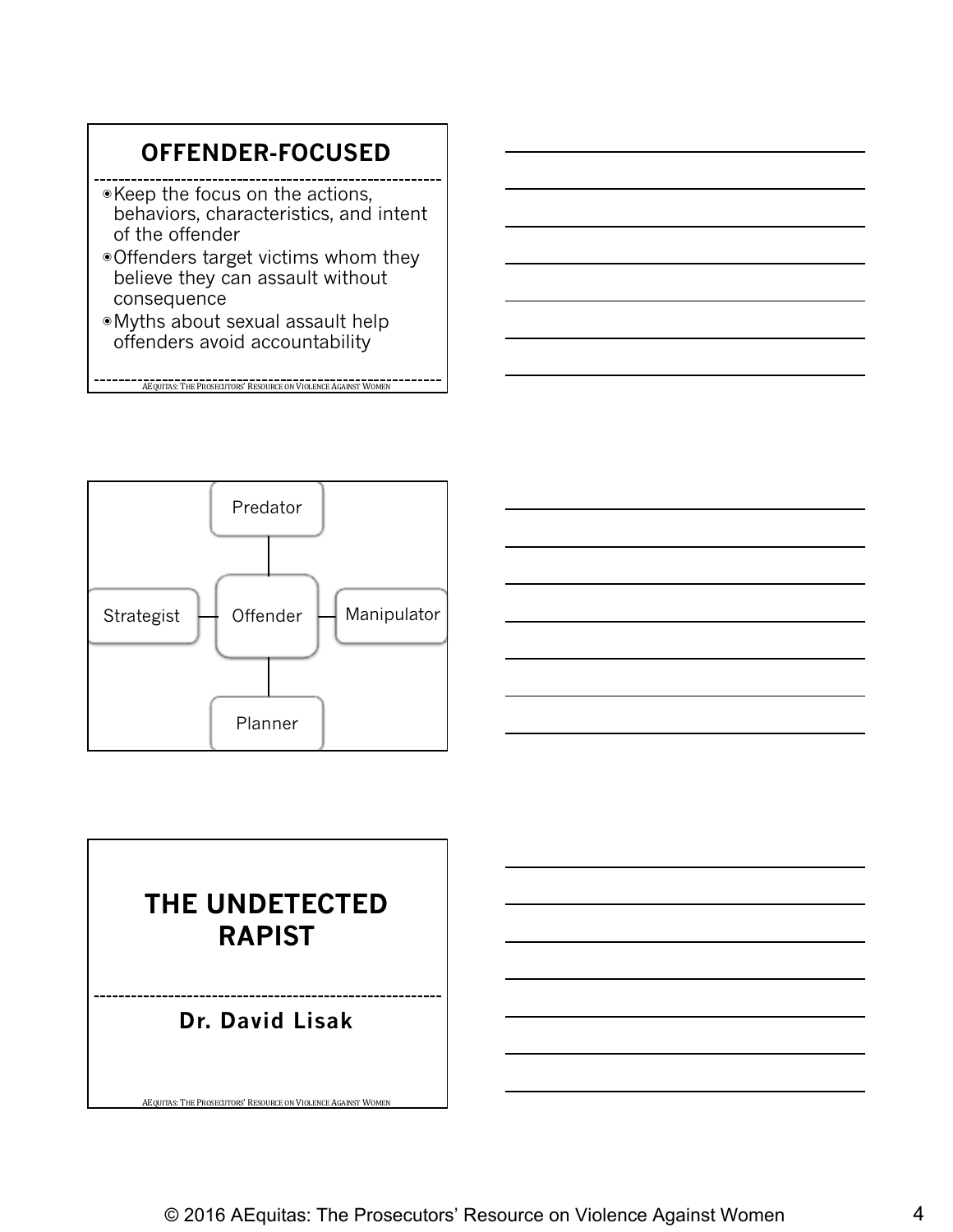120 of 1,882 men self-reported sexual acts met legal definitions of rape or attempted rape but were never prosecutor

97 out of 120 admitted to drug or alcoholfacilitated sexual assault

76 of the 120 averaged 5.8 rapes each

Lisak & Miller, *Repeat Rape and Multiple Offending Among Undetected Rapists*, 17 (1) VIOLENCE AND VICTIMS (2002)





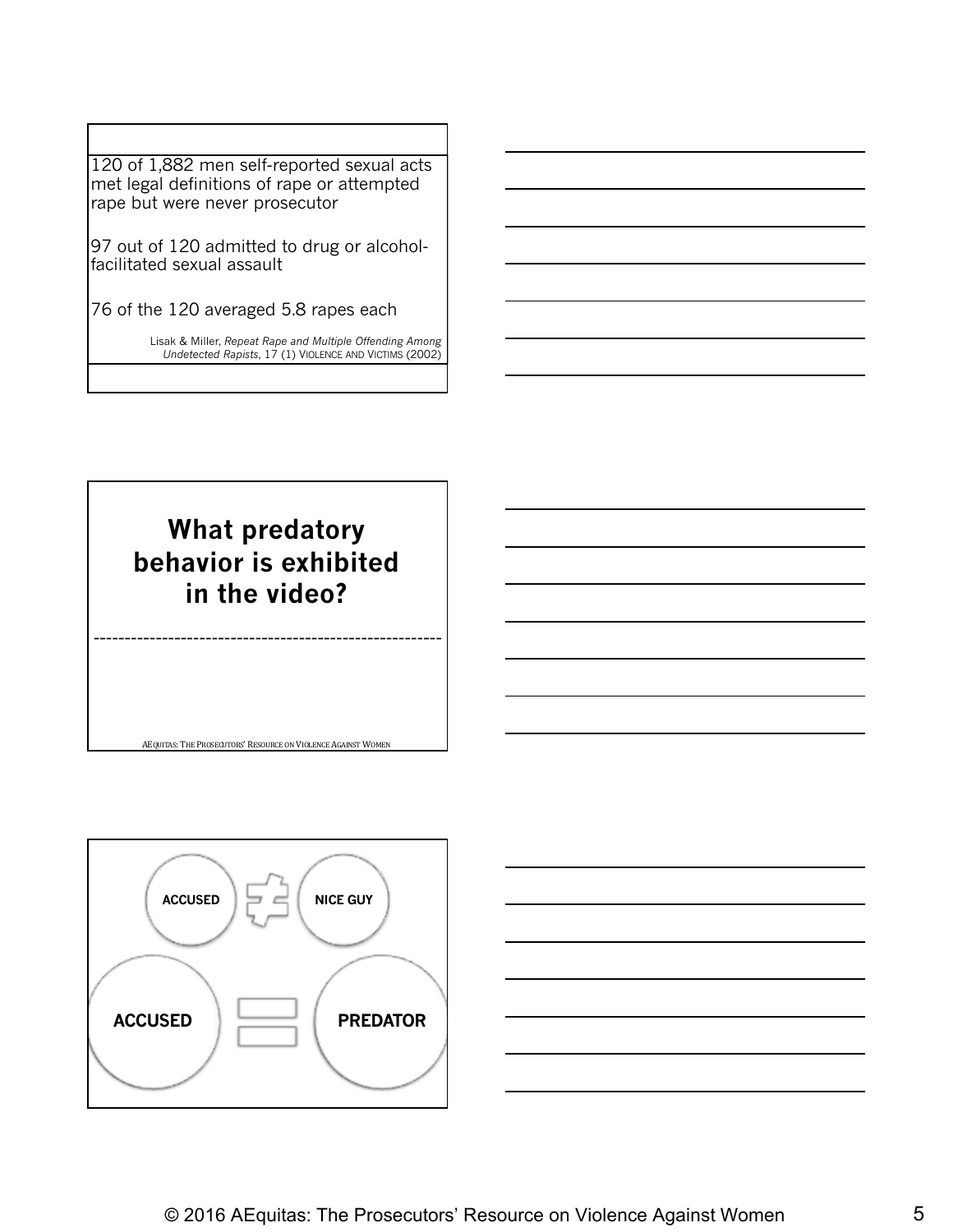



### **THE TRUTH ABOUT RAPE**

- ◉Most are nonstrangers
- ◉Rapists don't usually use deadly weapons or cause physical injury
- ◉Victims behave in many different ways
- ◉False reports are a small minority of cases

**AEQUITAS:** THE PROSECUTORS' RESOURCE ON VIOLENCE AGAINST WOMEN

◉It is not the victim's fault

# **REALITY: VICTIMS MAY…**

- ◉Freeze during the assault
- ◉Not resist "fiercely"
- ◉Delay reporting
- ◉Disclose partially
- ◉Decide not to cooperate
- ◉Maintain contact with assailant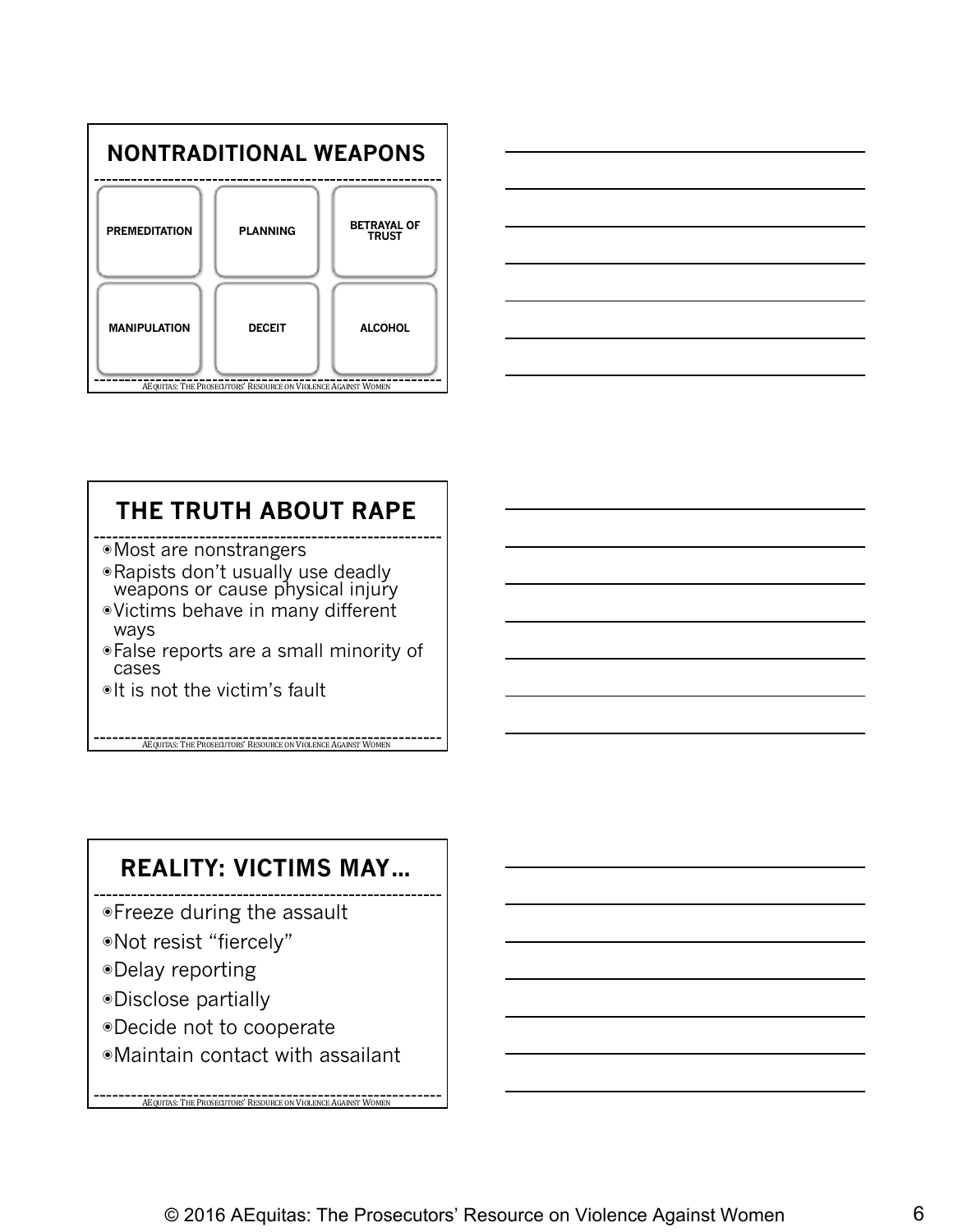# **OVERCOMING MYTHS**

Sexual violence is NOT a result of:

- ●"Low self-esteem"
- One's own victimization
- ●"Boys will be boys"
- ●"Curiosity"
- Sexual identity problems
- Drinking or drugs

**OFFENDERS**

**AEQUITAS: THE PROSECUTORS' RESOURCE ON VIOLENCE AGAINST WOMEN** 

Create in victims the symptoms later used against them:

- Deception
- ●Emotional instability
- ●Memory problems
- ●Substance abuse

#### **OFFENDER COUNTS ON SOCIETY BELIEVING**

**ACQUITAS:** THE PROSECUTORS' RESOURCE ON VIOLENCE AGAINST WOMEN

- ◉She was dressed "provocatively"
- ◉She is promiscuous
- ◉She wants attention
- ◉She's a gold-digger
- ◉She made it up to "cover" for cheating on her boyfriend
- ◉"Buyer's remorse"
- ◉Mad at offender's lack of interest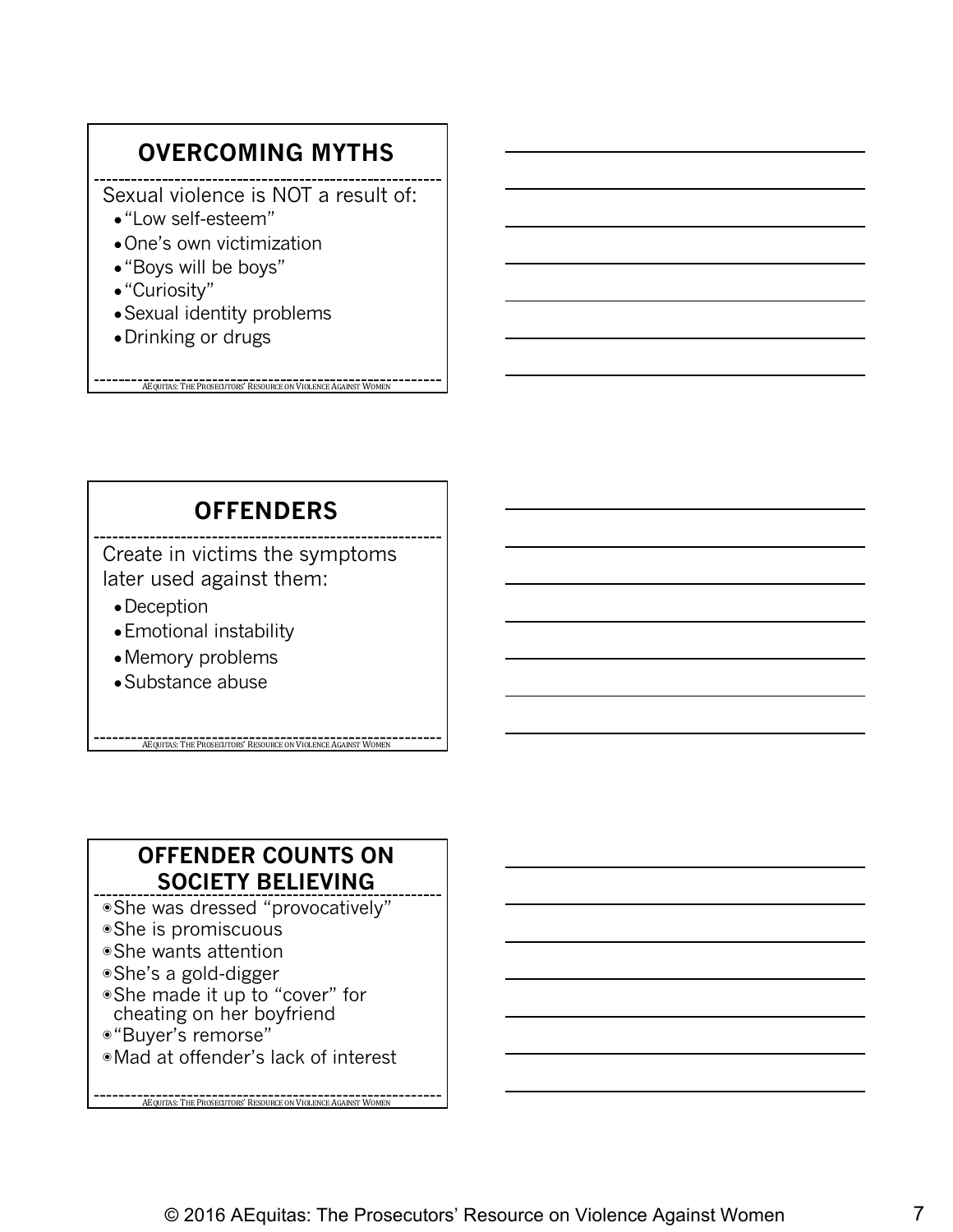### **MYTHS IMPACT VICTIMS TOO**

Almost  $\frac{1}{2}$  of the women who were characterized as victims of a completed rape by the National College Women Sexual Victimization Survey did not consider themselves to be victims of rape.

BONNIE S. FISHER, FRANCIS T. CULLEN & MICHAEL G. TURNER, THE SEXUAL VICTIMIZATION OF COLLEGE WOMEN (2000)

**AEQUITAS: THE PROSECUTORS' RESOURCE ON VIOLENCE AGAINST WOMEN** 



*"…you're waking up to a guy whom you met in person for the first time the night before and found likable and drank at least moderately with… and whom you're now looking at smiling at you across the pillow, contemplating that he might also have just raped you. I mean, for most of us this does not fit the profile: good-looking [guys] who live in fancy high-rises are not rapists.."*

Moe, *Can Rapists Get You Off? Our Questions About How Serial Rapist Jeffrey Marsalis Got Away With It, Answered*, JEZEBEL (Oct. 15, 2007), http://jezebel.com/311016/can-rapists-get-you-off-our-questions-abouthow-serial-rapist-jeffrey-marsalis-got-away-with-it-answered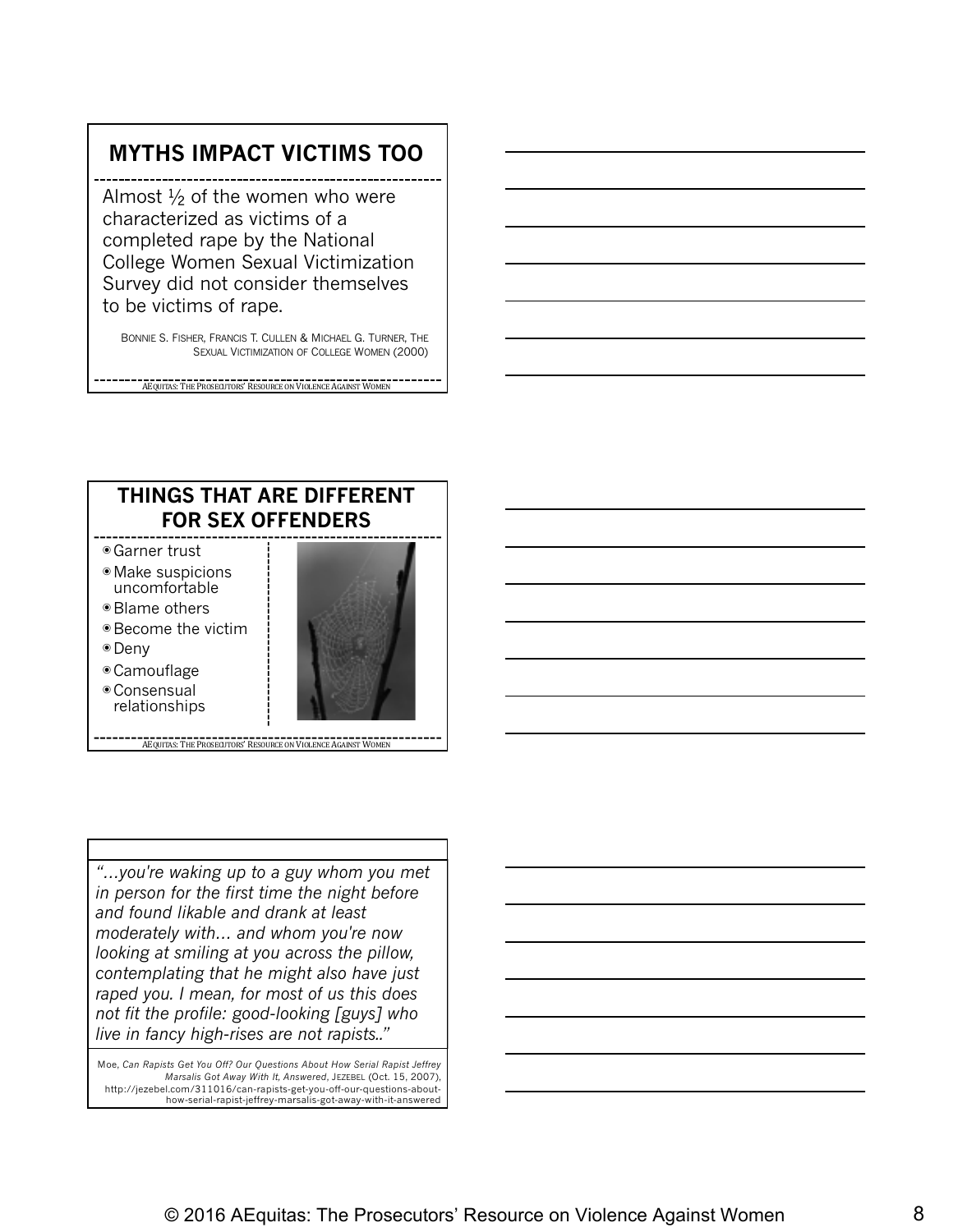*…So I think it's possible to understand pretty easily how in the cloud of the next morning her intellectual self might overtake her instinct. And since he for the most part did not really betray any overt violence after the initial night, for those who allowed him into their lives subsequently one can see how these women might convince themselves they were initially wrong, that the memory was flawed."*

Moe, *Can Rapists Get You Off? Our Questions About How Serial Rapist Jeffrey Marsalis Got Away With It, Answered*, JEZEBEL (Oct. 15, 2007), http://jezebel.com/311016/can-rapists-get-you-off-our-questions-abouthow-serial-rapist-jeffrey-marsalis-got-away-with-it-answered





### **VULNERABILITY**

- ◉No vulnerability without danger
- ◉Offender uses vulnerability to facilitate rape
- ◉Offender may have knowledge or sense of victim's vulnerability
- ◉Offender can create the vulnerability with drugs and / or alcohol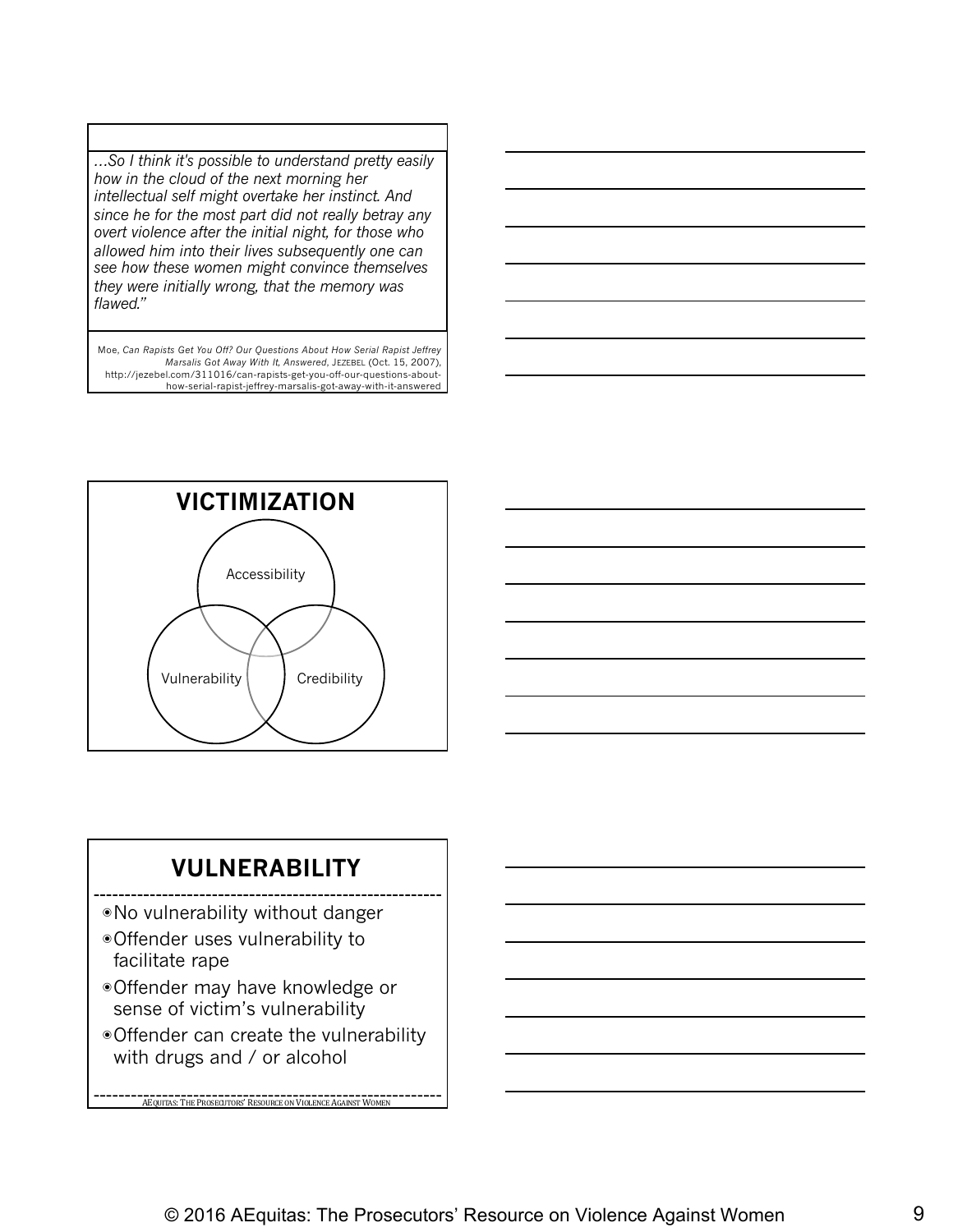# **COMBATTING THE MYTHS**

◉Educate yourself and others

- ◉Speak to allied professionals, including advocates providing support for victims of sexual assault
- ◉Do not let myths and misconceptions impact the investigation
- ◉Prosecutors can use expert testimony at trial



| <b>CAMPUS-SPECIFIC ISSUES</b>                                                                                                 |                                                                                                                         |
|-------------------------------------------------------------------------------------------------------------------------------|-------------------------------------------------------------------------------------------------------------------------|
| ●Prevalence of<br>alcohol and<br>drug use<br>· Privacy issues<br>●Greek life<br>● Scholarship<br>status<br>● Residential life | ·Microcosm of<br>society<br>● Athletics<br>●Cultural/<br>diversity issues<br>·Disciplinary<br>process<br>● Social media |
| AEQUITAS: THE PROSECUTORS' RESOURCE ON VIOLENCE AGAINST WOMEN                                                                 |                                                                                                                         |

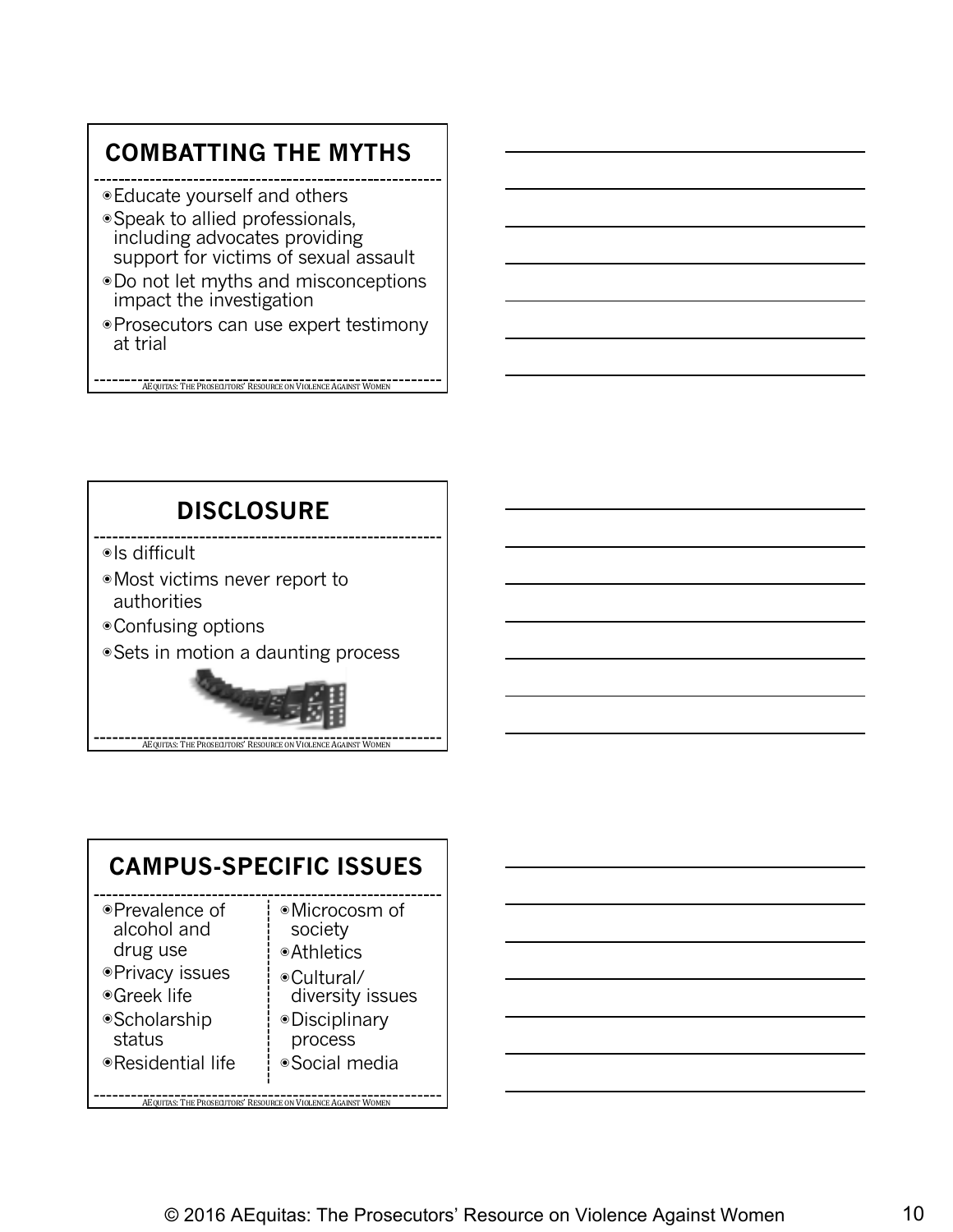







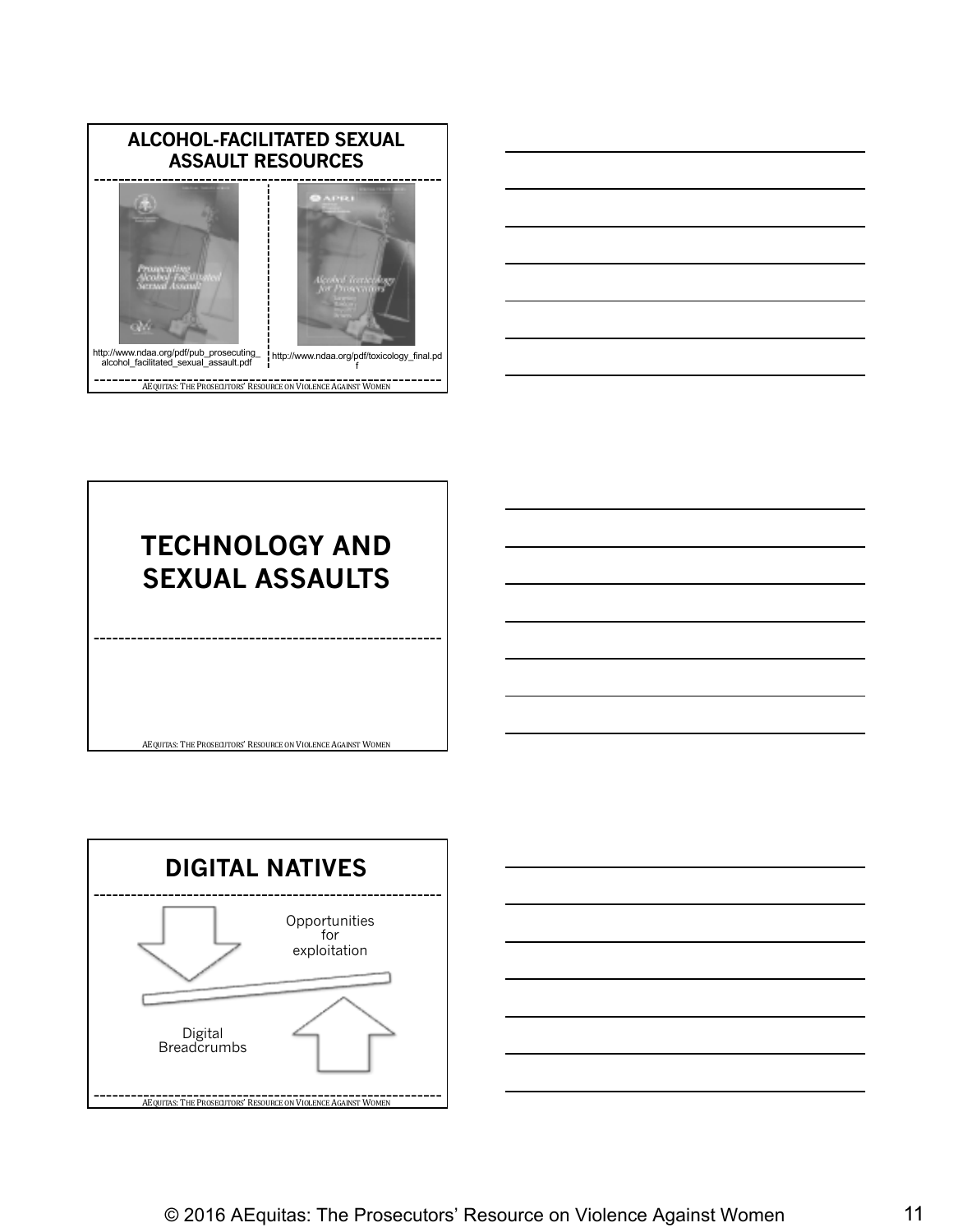





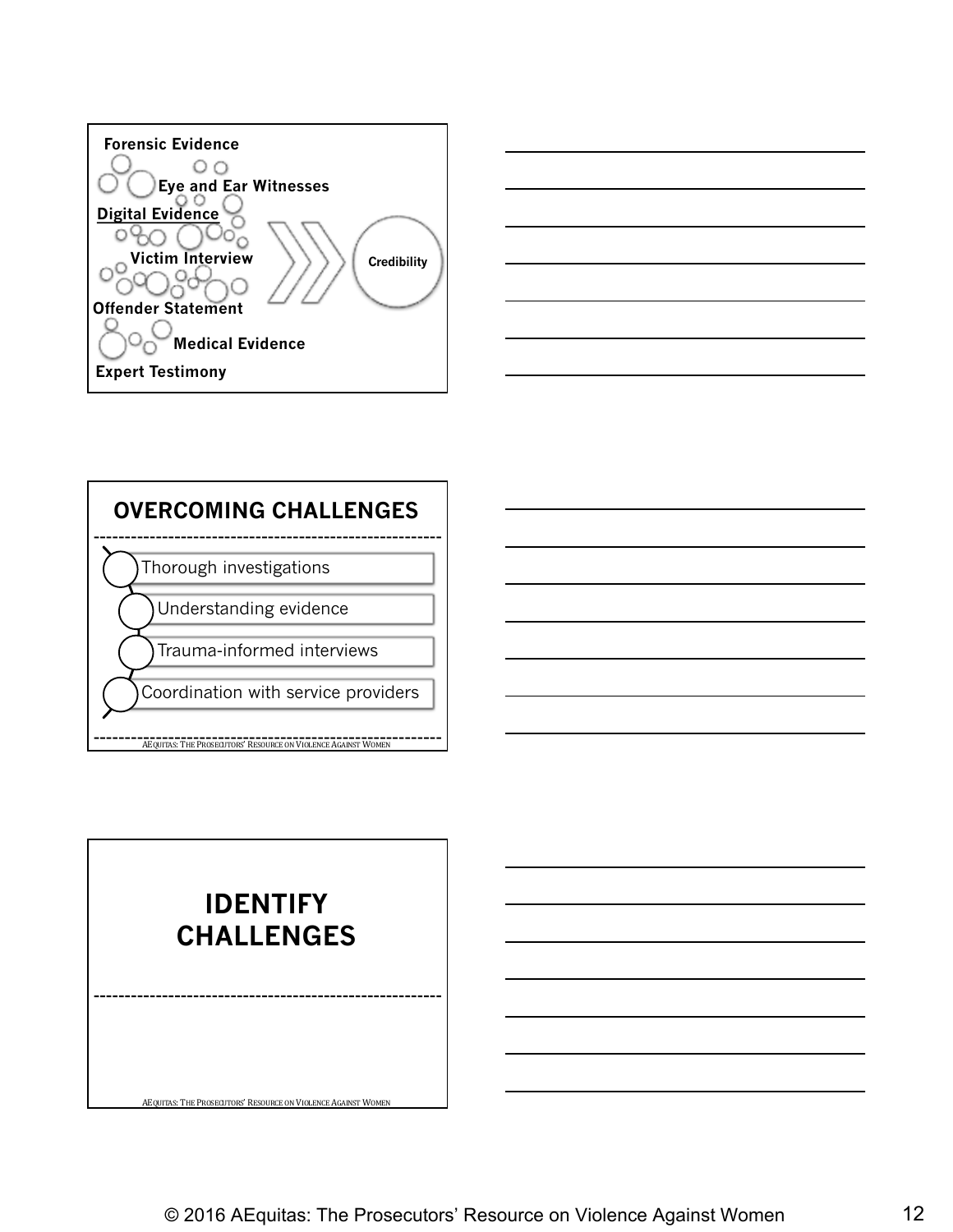# **IDENTIFY SOURCES OF EVIDENCE**

| <b>EVIDENCE COLLECTION</b>                                                               |                                                                                                                             |  |
|------------------------------------------------------------------------------------------|-----------------------------------------------------------------------------------------------------------------------------|--|
| <b>CRIME SCENE</b>                                                                       | <b>OTHER PHYSICAL</b><br><b>EVIDENCE</b>                                                                                    |  |
| <sup>●</sup> Blood<br>⊛Hair<br>⊛Urine<br>®Vomit<br>®Semen<br>⊕Sheets<br><b>●Clothing</b> | · Surveillance tapes<br>· Social media, cell<br>phones<br>· Glasses, punch<br>bowls<br>• Receipts or credit<br>card charges |  |
| ⊕Condom                                                                                  | · Medical exam<br>AEQUITAS: THE PROSECUTORS' RESOURCE ON VIOLENCE AGAINST WOMEN                                             |  |





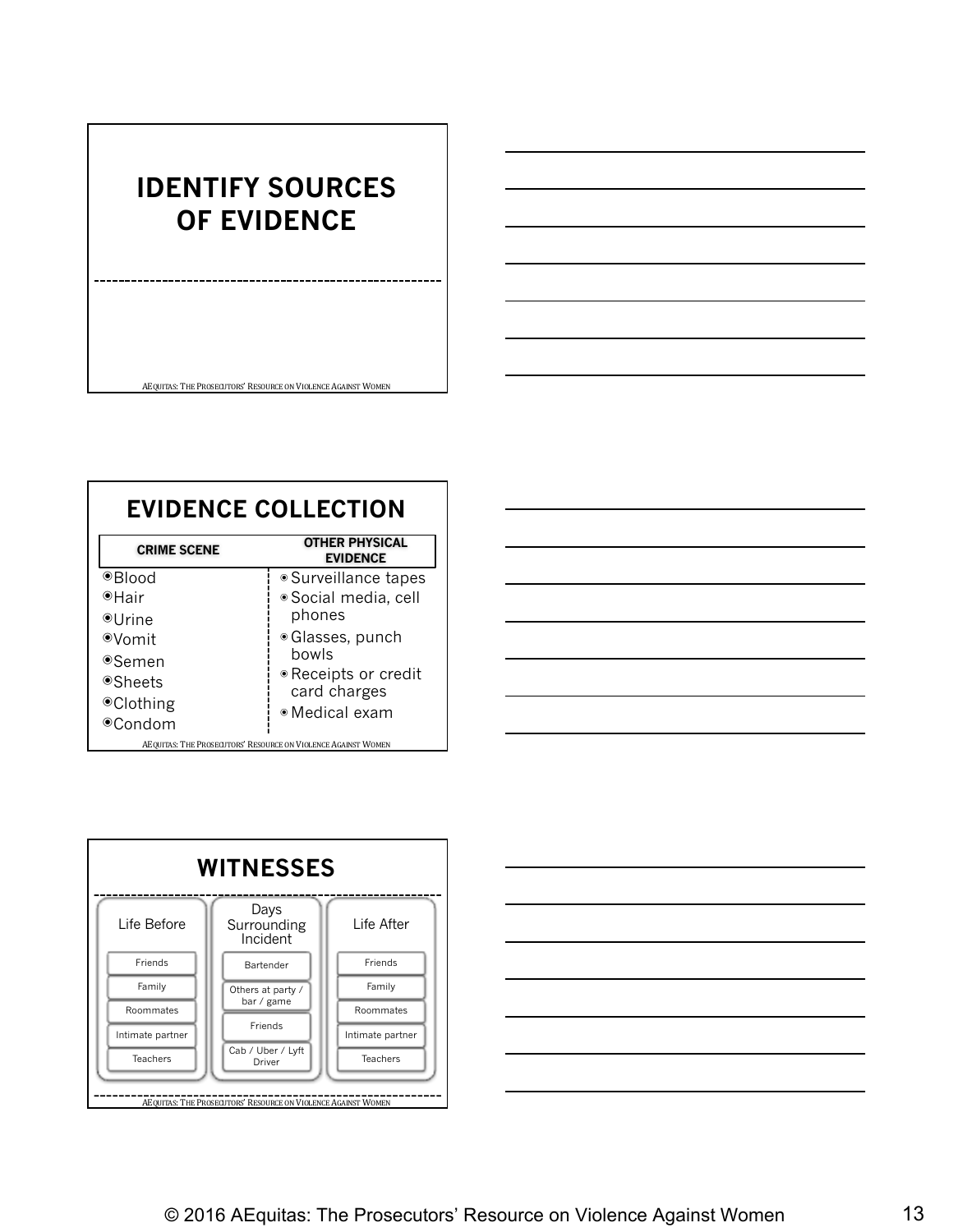#### **SEXUAL ASSAULT NURSE EXAMINER**

**(SANE)** 

- ◉ Incapacitated patients are statistically significantly less likely to have genital<br>and non-genital trauma than patients who were not incapacitated at the time of the assault
- ◉Most common non-genital injury = bruising to the arms and legs

ANDRE ROSAY & TARA HENRY, FINAL REPORT: ALASKA SEXUAL ASSAULT NURSE EXAMINER STUDY (Oct. 2008)

**AEQUITAS:** THE PROSECUTORS' RESOURCE ON VIOLENCE AGAINST WOMEN

**VICTIM STATEMENTS**

Expect inconsistencies

- Victim may fear getting in trouble
- Different (types of) interviews by different interviewers
- Alcohol can impair victim's memory and ability to perceive
- Memory will be affected by trauma Victim may be embarrassed

*Inconsistencies can be evidence of sexual assault*

**AEQUITAS: THE PROSECUTORS' RESOURCE ON VIOLENCE AGAINST WOMEN** 

**EFFECTS OF TRAUMA**

- ◉There is no "blue print" on how trauma impacts an individual
- ◉Cognition and behavior are affected by trauma
- ◉Recognizing some *common*  reactions to trauma can assist us in responding to victims of sexual assault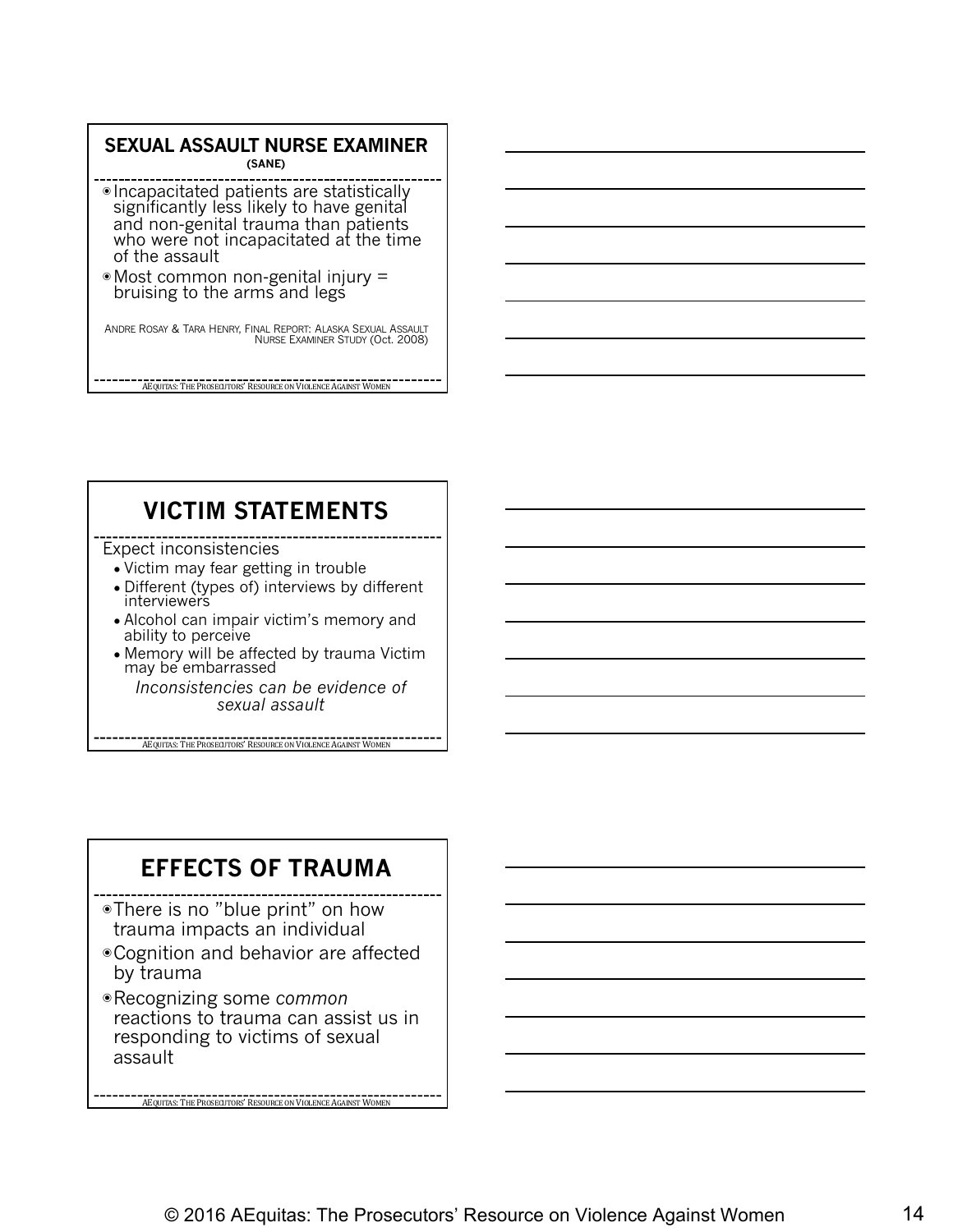"Traumatic events are extraordinary, not because they occur rarely but rather because they overwhelm the ordinary human adaptation to life."

Judith Herman, Center for Nonviolence and Social Justice



### **REMINDER**

◉Offender inflicted trauma on victim

◉Offender is responsible for the victim's reaction to that trauma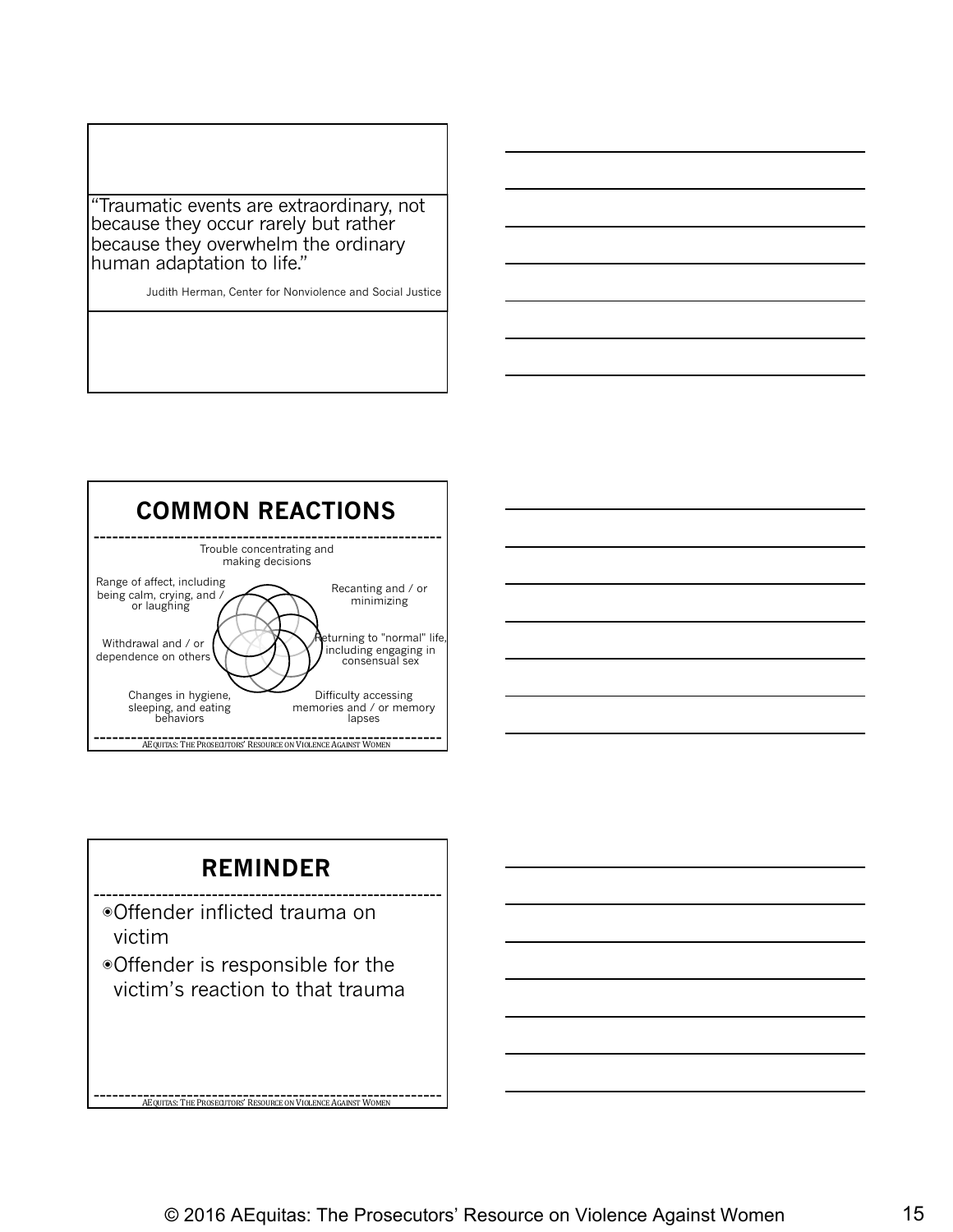

### **INTERVIEW BASICS**

- ◉Disclosure is a process
- ◉Avoid asking for specific details or timelines during initial conversation
- ◉Consider impact of questions on the victim
- ◉Don't force details
- ◉Ask directed, open-ended questions

**AEQUITAS:** THE PROSECUTORS' RESOURCE ON VIOLENCE AGAINST WOMEN

◉Don't interrupt

**TIPS**

◉Magic word = "able"

- ◉Sensory memories are stronger than other memories after a traumatic event
- ◉Ask about when the victim knew he or she was in danger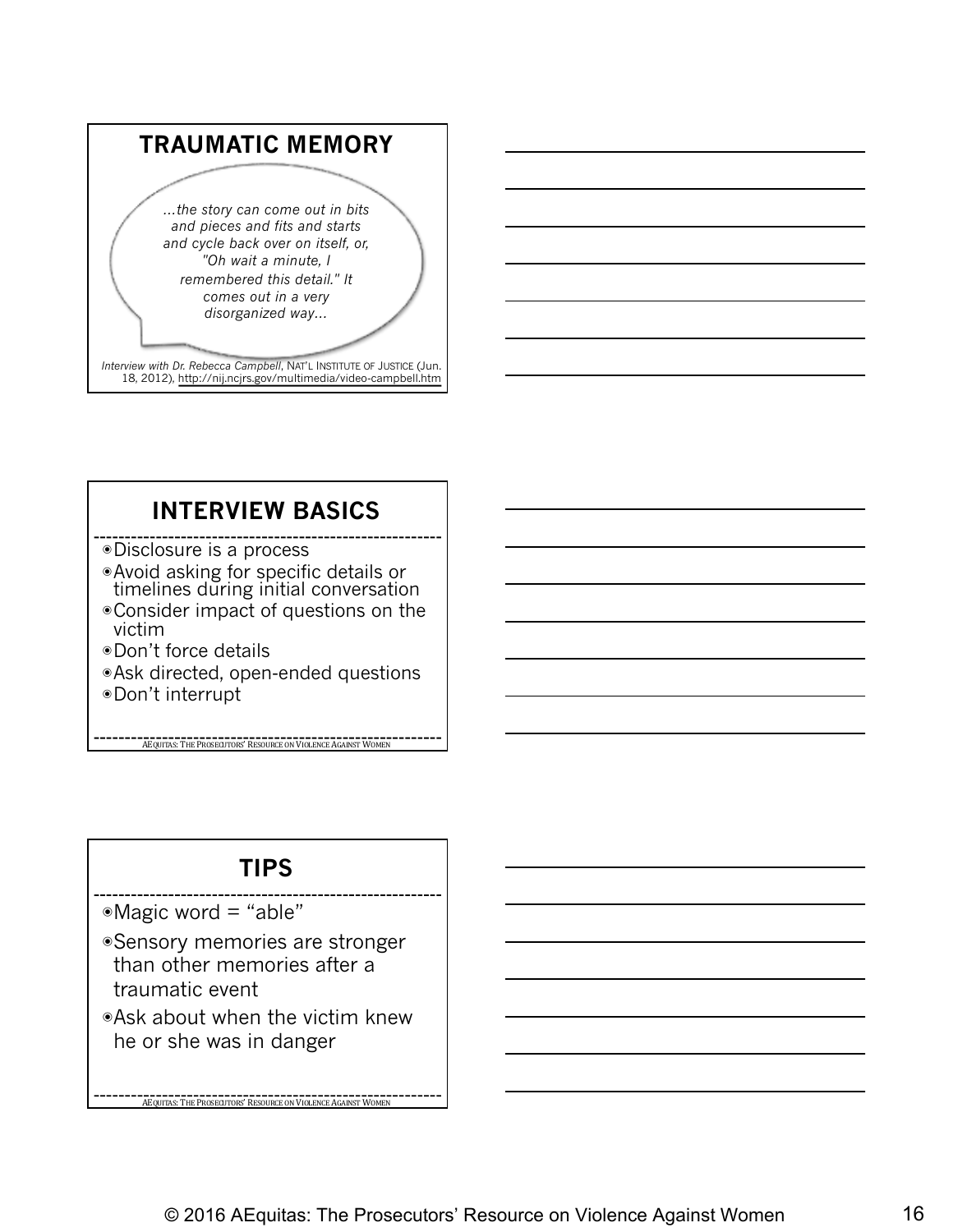